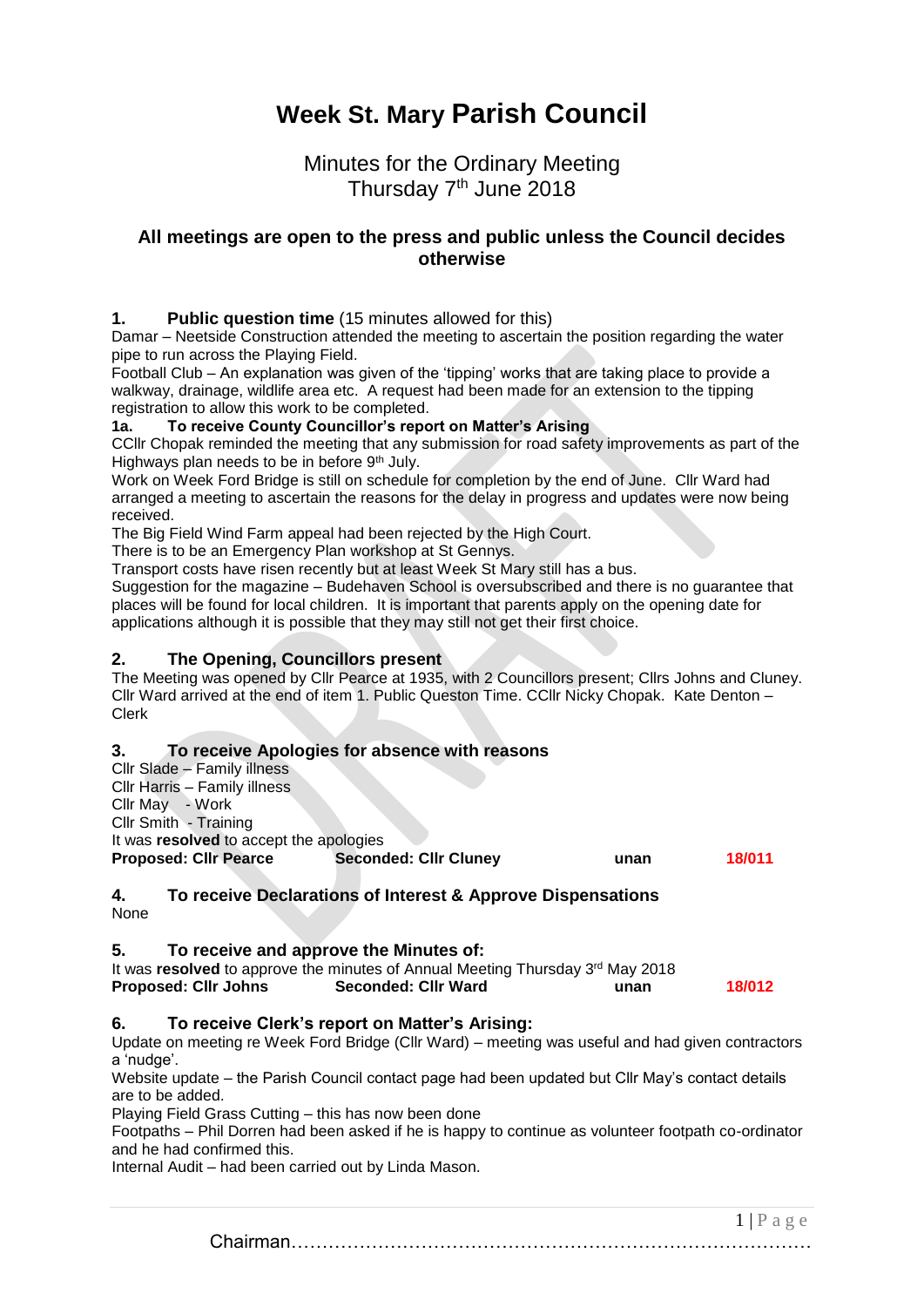#### **7. Planning**

Any late applications received will be discussed under this section **7a. Applications** None **7b. Decisions** None

#### **8. Portfolio Reports:**

**Public Transport –** as previously noted.

**Community Policing –** As previously noted.

**Playground** –. Cllr Cluney had done an audit - playbark needs to be ordered soon and he will organise this. Help would be required to get the bark to the play area and spread it out. Moles have been busy in the area of the top pitch near the play area and the Clerk was asked to contact Kilex to sort it out. Some of the other jobs will need to be done soon.

**Highways**, **Footpaths & Greens** – Cllr Cluney had reported several potholes but work is urgently needed to repair holes and ruts along the cycle route as it is dangerous. CCllr Chopak agreed to contact Highways next week. A section of the road is on the list for surface dressing.

Some areas of the village have a lot of weeds and this is the responsibility of Highways. CCllr Chopak will deal with this.

## **Adult Social Care –** None

**BAN –** Next meeting July

**Neighbourhood Plan –** Watching brief

#### **10. Correspondence**

CALC Newsletter – received and noted

- Tipping registration email – after discussion it was resolved to renew the registration for a further period (standard 3 years) however it was agreed that the work should be completed with a 6-month time frame and the Clerk will inform the Football Club of this.

**Proposed: Cllr Ward Seconded: Cllr Cluney unan 18/013** - A letter had been forwarded to the Parish Council regarding the annual fee for Small Society registration to cover raffles, lotteries etc. The fee is £20 and after discussion it was agreed that this benefits the village in various ways. It was resolved to pay the fee.

| <b>Proposed: Cllr Johns</b> | <b>Seconded: Clir Cluney</b> | unan | 18/014 |
|-----------------------------|------------------------------|------|--------|
|                             |                              |      |        |

#### **11. Agenda Items**

- 1. No new Community Benefit applications had been received.
- 2. Discussion of Co-option will be put forward to the next meeting.
- 3. The end of year accounts were reviewed, together with the Annual Governance Statement and they were accepted and signed.

### **Proposed: Cllr Cluney Seconded: Cllr Pearce unan 18/015**

4. The requirements for the Highways Scheme will be discussed at the next meeting. 5. The issue of the wayleave for the pipework relating to Damar was discussed and it was resolved that Cllr Ward will instruct the Solicitor to complete the document subject to the clause relating to limitations on the pipework and meter so that work can progress.

#### **12. Accounts**

#### **Balances 27th April 2018**

| Current Account | £22,864.17 |
|-----------------|------------|
| Reserve Account | - 0.69     |
| Monmouth BS_    | £ 7,584.31 |

#### **12b. To approve Accounts for Payment**

| Clerk                                     | Wages & mileage                   | Chq 1499 | £251.68   |
|-------------------------------------------|-----------------------------------|----------|-----------|
| Cornwall Council                          | Loan repaymet                     | Chq 1500 | £975.00   |
| WSM Methodist Chapel Room hire            |                                   | Chq 1501 | £120.00   |
| <b>WSM Community Shop Toilet supplies</b> |                                   | Chg 1502 | £ $9.19$  |
| Cornwall Council                          | <b>Small Society Registration</b> | Chq 1503 | £ $20.00$ |